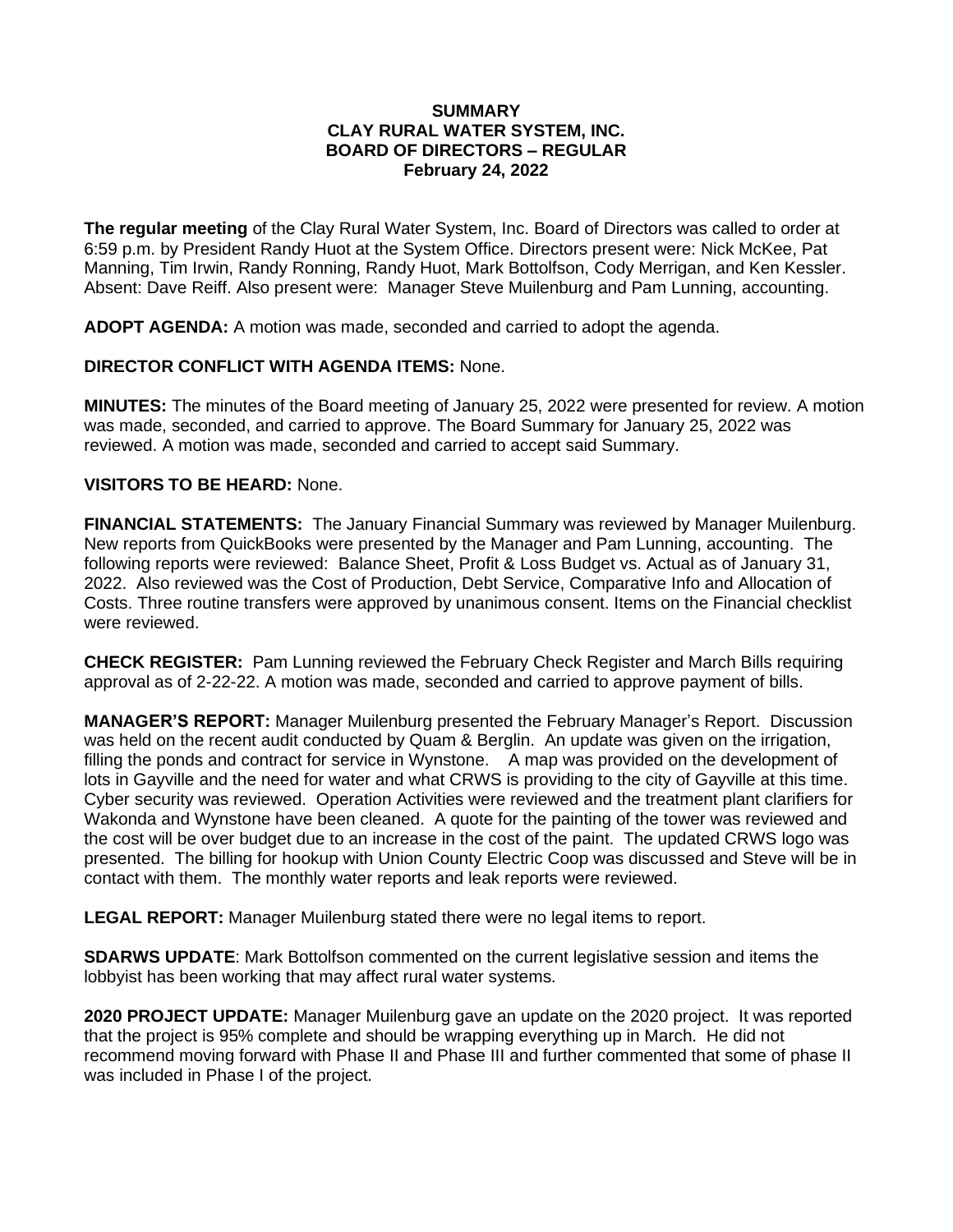**BROZ ENGINEERING UPDATES:** Manager Muilenburg commented that the financing package was scheduled to be reviewed March  $22<sup>nd</sup>$  and has now been moved to April for review. The manager also provided an update on the cost of pipe and commented about the purchase of supplies for a project in accordance with the South Dakota Bid law.

**SIGNATURE CARD FOR NEW CHECKING ACCOUNT:** A new checking account will be opened with Premier Bank in Alcester, South Dakota. A motion was made, seconded and carried to approve opening the account and authorizing the officers to sign the signature card.

**CLAY COUNTY YOUTH TRUST FUND DONATION:** A request was received from the Clay County Youth Trust Fund for a donation. A motion was made to approve a donation to the trust fund. The motion failed for lack of a second.

**CUSTOMER REQUEST – CHANGE IN CLASSIFICATION OF SERVICE:** A request was received from a customer to have her regular monthly billing rate changed to a seasonal rate. After discussion about the rates a motion was made and seconded to deny the request. Motion carried.

**DISTRICT ELECTION PROCEDURES:** The District Election Procedures were reviewed. The election for District III will be held on Friday, March 4, 2022 at 1:30 pm at the Spink Café. A motion was made and second to approve the election board. Motion carried.

**SCHOLARSHIP COMMITTEE:** Chairman Randy Huot appointed Pat Manning, Cody Merrigan and Ken Kessler to the scholarship committee. A motion was made, second and carried to accept the committee.

**ADOPT RESOLUTION #2022-02:** Resolution #2022-02 was presented and reviewed by the Board of Directors authorizing Corporate Officials – the President, Secretary and/or System Manager Muilenburg to execute and deliver for and on behalf of CRWS documentation necessary to implement and carry out the financing of \$16,571,000.00 for a Drinking Water State Revolving Fund Loan to finance the improvements to the system. A motion was made and second authorizing one of the three individuals to sign the necessary documents. The motion carried.

**INSURANCE RENWAL; MONTHLY SET-ASIDE:** Manager Muilenburg gave an overview of the quote received from Justin Overman of Marsh McLennan Agency for the property, liability and work comp insurance costs for 2022. A motion was made and second to approve the quotes received from Marsh McLennan Agency for the 2022 insurance renewal. The motion carried.

**OPEN ENROLLMENT FOR INSUANCE:** Manager Muilenburg provided an update on the insurance available for directors. No action was required.

**HOUSE FIRE – MINIMUMS:** CRWS received a request from a customer to forego the monthly rural water minimum fees for one year due to a fire that caused a total loss of his dwelling. A motion was made and second to forego the monthly minimum water fee for one year beginning February 2022. The motion carried.

**HOOKUP FEES AND BILLABLES:** Manager Muilenburg discussed the current costs of hookup fees and billables. An itemization of the cost of goods for a hookup was provided and there was discussion on the rising costs of supplies. No action was taken at this time and it will be reviewed next month.

**EMPLOYEE HANDBOOK – JOB DESCRIPTOINS:** Updated job descriptions were provided for review. Chairman Huot tabled this item. It will be discussed at the 3-22-22 meeting.